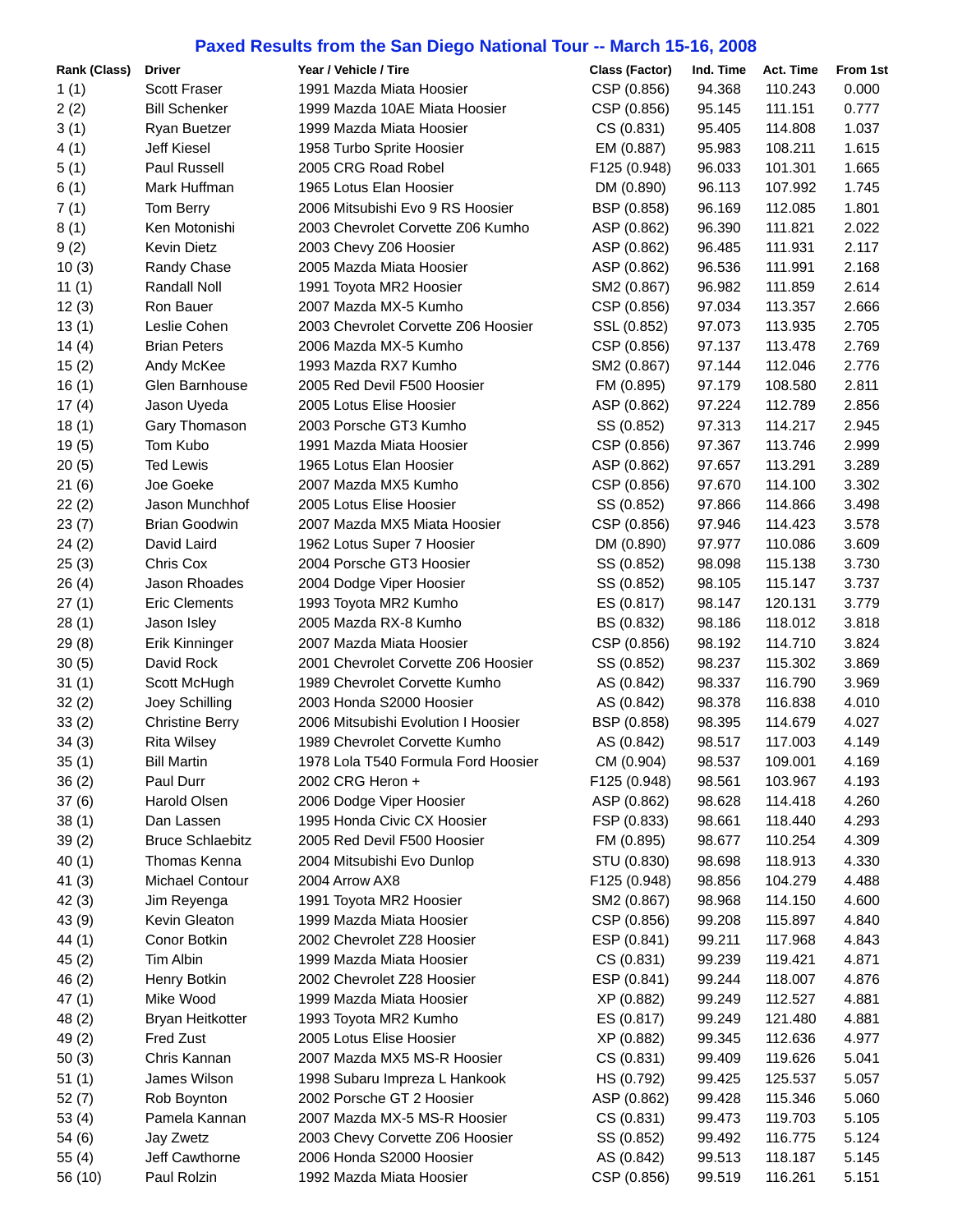| 57(2)    | Mike Simanyi              | 1995 BMW M3 Bridgestone             | STU (0.830)  | 99.526  | 119.911 | 5.158 |
|----------|---------------------------|-------------------------------------|--------------|---------|---------|-------|
| 58 (11)  | <b>Brad Owen</b>          | 1999 Mazda Miata Hoosier            | CSP (0.856)  | 99.604  | 116.360 | 5.236 |
| 59(1)    | Barbara Boehme            | 1990 Chevrolet Corvette Hoosier     | ASL (0.842)  | 99.626  | 118.321 | 5.258 |
| 60(3)    | Max Hayter                | 2006 Subaru WRX STI Yokohama        | STU (0.830)  | 99.655  | 120.066 | 5.287 |
| 61(1)    | <b>Michael Heinitz</b>    | 1995 Mazda Miata Bridgestone        | STS2 (0.818) | 99.678  | 121.856 | 5.310 |
| 62(1)    | <b>Gregory Peng</b>       | 2004 Subaru WRX Yokohama            | STX (0.820)  | 99.714  | 121.602 | 5.346 |
| 63(5)    | George Schilling          | 2003 Honda S2000 Hoosier            | AS (0.842)   | 99.752  | 118.470 | 5.384 |
| 64(6)    | Craig Naylor              | 2002 Honda S2000 Kumho              | AS (0.842)   | 99.826  | 118.558 | 5.458 |
| 65(1)    | Paul Leonard              | 1995 BMW 325is Hoosier              | DSP (0.843)  | 99.874  | 118.474 | 5.506 |
| 66(1)    | Keith Brown               | 2007 Mini Cooper S Hoosier          | GS (0.815)   | 99.882  | 122.554 | 5.514 |
|          | <b>Richard Jung</b>       |                                     |              |         |         |       |
| 67(4)    |                           | 2004 Mitsu Evo Dunlop               | STU (0.830)  | 99.886  | 120.345 | 5.518 |
| 68(7)    | <b>Brian Robertson</b>    | 1989 Chevrolet Corvette Kumho       | AS (0.842)   | 99.964  | 118.722 | 5.596 |
| 69(2)    | Lorin Mueller             | 2003 Ford Focus Hoosier             | FSP (0.833)  | 99.977  | 120.020 | 5.609 |
| 70(2)    | <b>Gilbert Delosreyes</b> | 2000 Subaru Impreza 2.5 R Kumho     | DSP (0.843)  | 99.988  | 118.610 | 5.620 |
| 71(3)    | <b>Robert Puertas</b>     | 2005 Lotus Elise Goodyear           | XP (0.882)   | 100.007 | 113.387 | 5.639 |
| 72(7)    | Sean Goodbody             | 2005 Lotus Elise Hoosier            | SS (0.852)   | 100.015 | 117.389 | 5.647 |
| 73(2)    | Will Kalman               | 2007 Honda Civic Kumho              | HS (0.792)   | 100.050 | 126.326 | 5.682 |
| 74 (12)  | Mark Johnson              | 1994 Mazda Miata Hoosier            | CSP (0.856)  | 100.083 | 116.919 | 5.715 |
| 75(8)    | Henry Bjoin               | 2003 Chevrolet Corvette Z06 Kumho   | ASP (0.862)  | 100.130 | 116.160 | 5.762 |
| 76(2)    | <b>Eric Martin</b>        | 1978 Lola T540 Formula Ford Hoosier | CM (0.904)   | 100.141 | 110.775 | 5.773 |
| 77 (13)  | James Balducci            | 2006 Mazda MX-5 Kumho               | CSP (0.856)  | 100.172 | 117.023 | 5.804 |
| 78 (5)   | Karlton Lew               | 2006 Subaru STI Bridgestone         | STU (0.830)  | 100.256 | 120.790 | 5.888 |
| 79(2)    | Mihai Surubariu           | 2004 Subaru WRX Toyo                | STX (0.820)  | 100.311 | 122.331 | 5.943 |
| 80(4)    | <b>Rick Brown</b>         | 2004 Tony Kart Mitox                | F125 (0.948) | 100.345 | 105.849 | 5.977 |
| 81(8)    | John Lawrence             | 2003 Chevy Corvette Z06 Hoosier     | SS (0.852)   | 100.389 | 117.827 | 6.021 |
| 82(1)    | Jason Flores              | 1989 Honda Civic Bridgestone        | STS (0.816)  | 100.392 | 123.030 | 6.024 |
| 83(3)    | Sebastian Rios            | 2003 Subaru Impreza WRX Yokohama    | STX (0.820)  | 100.441 | 122.489 | 6.073 |
| 84(4)    | Lyle Hall                 | 2003 Nissan 350Z Track Hoosier      | SM2 (0.867)  | 100.443 | 115.851 | 6.075 |
| 85(2)    | Robert Luis               | 2004 Mazda RX-8 Kumho               | BS (0.832)   | 100.453 | 120.737 | 6.085 |
| 86(3)    | Craig Carr                | 1965 Lotus Elan Hoosier             | DM (0.890)   | 100.485 | 112.905 | 6.117 |
| 87(1)    | Tage Evanson              | 2000 LeGrand Dragon SR1 Hoosier     | BM (0.937)   | 100.497 | 107.254 | 6.129 |
| 88 (3)   | <b>Elliot Speidell</b>    | 2004 BMW 330 Kumho                  | DSP (0.843)  | 100.497 | 119.214 | 6.129 |
| 89(2)    | Steve Coe                 | 1995 Mazda Miata Bridgestone        | STS2 (0.818) | 100.505 | 122.867 | 6.137 |
| 90(8)    | Reijo Silvennoinen        | 2000 Honda S2000                    | AS (0.842)   | 100.507 | 119.367 | 6.139 |
| 91(9)    | Alan Patterson            | 2006 Dodge Viper SRT-10 Hoosier     | ASP (0.862)  | 100.530 | 116.624 | 6.162 |
| 92(6)    | Tin Bui                   | 1997 BMW M3 Bridgestone             | STU (0.830)  | 100.564 | 121.162 | 6.196 |
| 93(4)    | Ira Cruz                  | 1987 BMW 325is Hoosier              | DSP (0.843)  | 100.597 | 119.332 | 6.229 |
| 94(1)    | <b>Marshall Grice</b>     | 2006 Misubishi Evo 9 RS Hoosier     | SM (0.860)   | 100.631 | 117.013 | 6.263 |
| 95(2)    | Mark Kiesel               | 1958 3Rotor Sprite Hoosier          | EM (0.887)   | 100.792 | 113.633 | 6.424 |
| 96(4)    | Glenn Ellingson           | 1999 Mazda Miata Hoosier            | XP (0.882)   | 100.793 | 114.278 | 6.425 |
| 97(3)    | Mark Sipe                 | 2005 Mazda RX-8 Kumho               | BS (0.832)   | 100.818 | 121.176 | 6.450 |
| 98(2)    | Clayton Cobb              | 2005 Mitsubishi Lancer Evo Kumho    | SM (0.860)   | 100.911 | 117.338 | 6.543 |
| 99 (9)   | Rob Rockefeller           | 2000 Honda S2000 Kumho              | AS (0.842)   | 100.941 | 119.882 | 6.573 |
| 100(5)   | <b>Noel Delosreyes</b>    | 2000 Subaru Impreza Kumho           | DSP (0.843)  | 101.012 | 119.824 | 6.644 |
| 101(2)   | Kevin McCormick           | 1989 Honda Civic si Kumho           | STS (0.816)  | 101.032 | 123.814 | 6.664 |
| 102(5)   | Mitch Fagundes            | 2005 CRG Road Rebel                 | F125 (0.948) | 101.044 | 106.586 | 6.676 |
| 103(1)   | Jennifer Isley            | 2005 Mazda RX8 Kumho                | BSL (0.832)  | 101.056 | 121.462 | 6.688 |
| 104(2)   | Terri Mayo                | 2006 Honda S2000 Hoosier            | ASL (0.842)  | 101.060 | 120.024 | 6.692 |
|          | James Yom                 |                                     |              |         |         | 6.725 |
| 105(4)   |                           | 2005 Mazda RX8 Kumho                | BS (0.832)   | 101.093 | 121.506 |       |
| 106(7)   | Chris Mayfield            | 1997 BMW M3/4 Bridgestone           | STU (0.830)  | 101.119 | 121.830 | 6.751 |
| 107(8)   | <b>Billy Brooks</b>       | 1999 BMW M3 Bridgestone             | STU (0.830)  | 101.126 | 121.838 | 6.758 |
| 108(3)   | <b>Clint Child</b>        | 1990 Honda Civic SI Bridgestone     | STS (0.816)  | 101.134 | 123.939 | 6.766 |
| 109(2)   | Debbie Kerswill           | 2004 Mazda RX-8 Kumho               | BSL (0.832)  | 101.249 | 121.693 | 6.881 |
| 110(4)   | <b>Britt Dollmeyer</b>    | 1990 Honda Civic Si Bridgestone     | STS (0.816)  | 101.374 | 124.233 | 7.006 |
| 111(3)   | <b>Matthew Wells</b>      | 2004 Honda S2000 Kumho              | BSP (0.858)  | 101.410 | 118.194 | 7.042 |
| 112 (14) | Jayson Woodruff           | 2006 Mazda MX-5 Kumho               | CSP (0.856)  | 101.413 | 118.473 | 7.045 |
| 113(10)  | Darrell Covert            | 2003 Chevrolet Corvette Z06 Hoosier | ASP (0.862)  | 101.422 | 117.659 | 7.054 |
| 114(4)   | <b>Richard Corio</b>      | 2004 Honda S2000 Kumho              | BSP (0.858)  | 101.464 | 118.256 | 7.096 |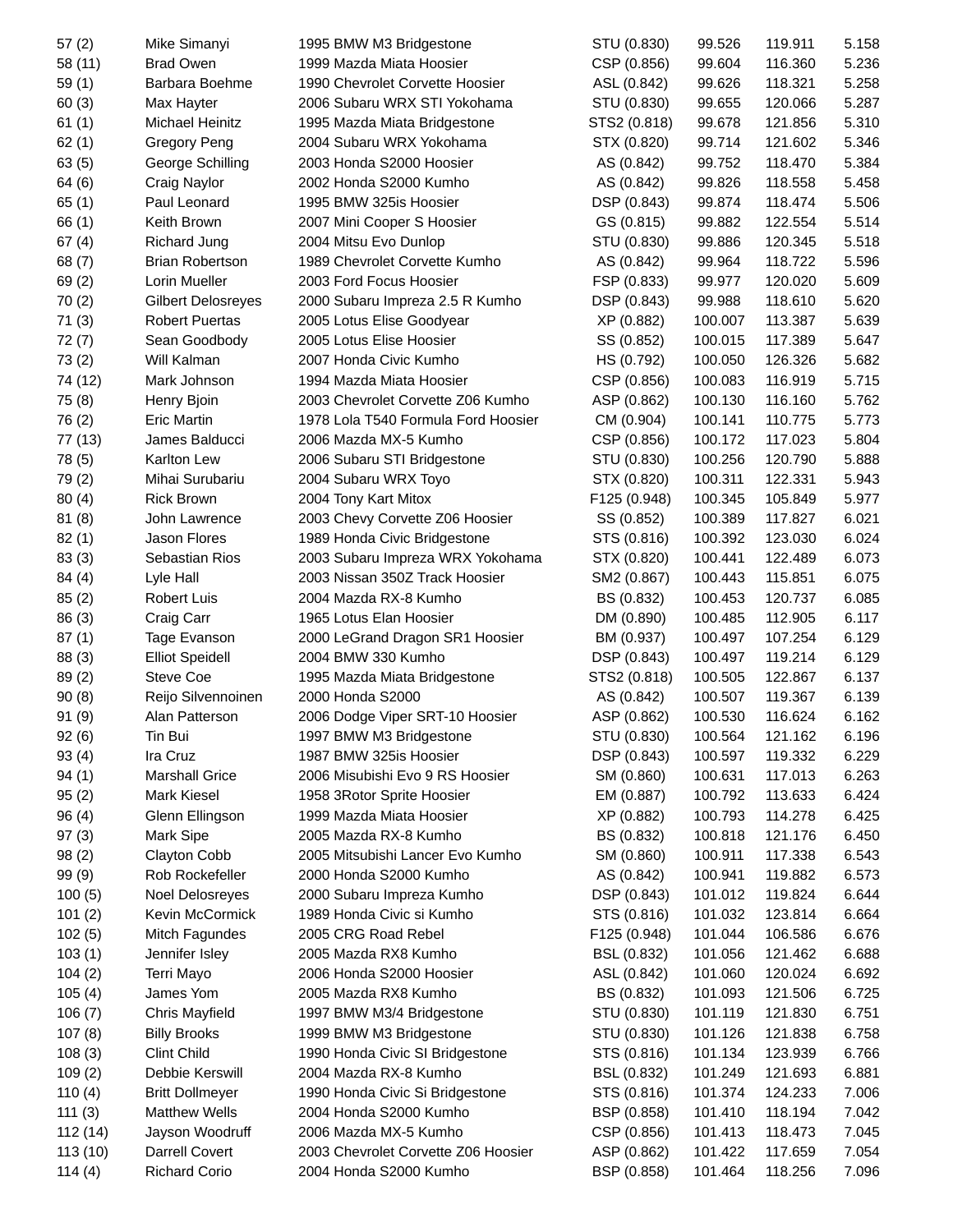| 115(5)   | <b>Steven Ekstrand</b>   | 1991 Honda Civic Si Bridgestone  | STS (0.816)  | 101.510 | 124.400 | 7.142 |
|----------|--------------------------|----------------------------------|--------------|---------|---------|-------|
| 116(1)   | Kristi Brown             | 2007 Mini Cooper S Hoosier       | GSL (0.815)  | 101.512 | 124.554 | 7.144 |
| 117(9)   | Pilar Miranda            | 2004 Porsche GT3 Hoosier         | SS (0.852)   | 101.515 | 119.149 | 7.147 |
| 118(2)   | David Webb               | 2006 Mini Cooper S Hoosier       | GS (0.815)   | 101.525 | 124.570 | 7.157 |
| 119(1)   | <b>Toby Larsson</b>      | 1994 BMW 325is Kumho             | FP (0.872)   | 101.529 | 116.432 | 7.161 |
| 120(1)   | Annie Bauer              | 2006 Subaru WRX STi Yokohama     | STUL (0.830) | 101.550 | 122.349 | 7.182 |
| 121(3)   | Zac Rubenson             | 1993 Toyota MR2 Kumho            | ES (0.817)   | 101.575 | 124.327 | 7.207 |
| 122(4)   | John Stimson             | 1993 Toyota MR2 Kumho            | ES (0.817)   | 101.650 | 124.418 | 7.282 |
| 123(3)   | Ian Overholt             | 1980 Volkswagen Scirocco Kumho   | FSP (0.833)  | 101.759 | 122.160 | 7.391 |
| 124(11)  | Sean Green               | 2000 Porsche 996 Hoosier         | ASP (0.862)  | 101.775 | 118.068 | 7.407 |
|          |                          |                                  | BS (0.832)   |         | 122.333 |       |
| 125(5)   | <b>Brian Coulson</b>     | 2007 Mazda RX8 Kumho             |              | 101.781 |         | 7.413 |
| 126(1)   | Judith Murray            | 2006 Mazda MX-5 Bridgestone      | CSL (0.831)  | 101.791 | 122.492 | 7.423 |
| 127(3)   | Michael Palero           | 1998 SuBARY Impreza Hankook      | HS (0.792)   | 101.797 | 128.531 | 7.429 |
| 128(5)   | Chris Swearingen         | 1992 Mazda Miata Hoosier         | SM2 (0.867)  | 101.806 | 117.423 | 7.438 |
| 129(2)   | Beverlee Larsson         | 1994 BMW 325is Kumho             | FP (0.872)   | 101.857 | 116.808 | 7.489 |
| 130 (10) | <b>Charlie Shelton</b>   | 2003 Chevy Z06 Corvette Hoosier  | SS (0.852)   | 101.950 | 119.660 | 7.582 |
| 131(1)   | <b>Carl Miller</b>       | 1998 Acura Integra TypeR Hankook | DS (0.812)   | 101.983 | 125.595 | 7.615 |
| 132 (11) | <b>Chad Stubblefield</b> | 1993 Mazda RX7 R1 Hoosier        | SS (0.852)   | 101.991 | 119.708 | 7.623 |
| 133(6)   | <b>Charlie Davis</b>     | 1993 Acura Integra Bridgestone   | STS (0.816)  | 102.058 | 125.071 | 7.690 |
| 134(6)   | Zach Heidepriem          | 2005 Mazda RX-8 Kumho            | BS (0.832)   | 102.135 | 122.759 | 7.767 |
| 135(9)   | An Nguyen                | 1995 BMW M3 Yokohama             | STU (0.830)  | 102.141 | 123.061 | 7.773 |
| 136(6)   | Doug Rowse               | 2003 BMW 330i Kumhog             | DSP (0.843)  | 102.154 | 121.179 | 7.786 |
| 137(5)   | Jeff Hancock             | 1999 Mazda Miata Hoosier         | CS(0.831)    | 102.254 | 123.049 | 7.886 |
| 138(3)   | Steven Bradford          | 1991 Mazda Miata Bridgestone     | STS2 (0.818) | 102.269 | 125.023 | 7.901 |
| 139 (10) | Cal Craner               | 1993 Chevrolet Corvette Kumho    | AS (0.842)   | 102.272 | 121.463 | 7.904 |
| 140(2)   | Lori Robertson           | 1989 Chevrolet Corvette Kumho    | SSL (0.852)  | 102.298 | 120.068 | 7.930 |
| 141(7)   | Stephen Yeoh             | 1989 Honda Civic Si Bridgestone  | STS (0.816)  | 102.321 | 125.393 | 7.953 |
| 142(4)   | Doug Teulie              | 1976 VW Scirocco Hoosier         | FSP (0.833)  | 102.459 | 123.000 | 8.091 |
| 143(7)   | Gavin Salmon             | 1991 Mazda MX6 GT Hoosier        | DSP (0.843)  | 102.480 | 121.566 | 8.112 |
| 144(3)   | Patrick Smith            | 2003 Nissan Sentra Spec V Kumho  | GS (0.815)   | 102.495 | 125.761 | 8.127 |
| 145 (11) | Donald Green             | 2000 Honda S2000 Kumho           | AS (0.842)   | 102.506 | 121.741 | 8.138 |
| 146(4)   | Derek Punch              | 1997 BMW 328 Bridgestone         | STX (0.820)  | 102.533 | 125.040 | 8.165 |
| 147(2)   | Mara Caler               | 2007 Mini Cooper S Kumho         | GSL (0.815)  | 102.539 | 125.815 | 8.171 |
| 148(6)   | <b>Robert Godby</b>      | 1992 Mazda Miata Hoosier         | SM2 (0.867)  | 102.557 | 118.289 | 8.189 |
| 149(8)   | Marco Cruz               | 1987 BMW 325is Hoosier           | DSP (0.843)  | 102.608 | 121.718 | 8.240 |
| 150(3)   | Kathy Teulie             | 2003 Honda S2000 Hoosier         | ASL (0.842)  | 102.610 | 121.865 | 8.242 |
| 151 (10) | Donald Lew               | 2006 Subaru STI Bridgestone      | STU (0.830)  | 102.649 | 123.674 | 8.281 |
| 152 (11) | Chris Teague             | 1995 BMW M3 Wht Bridgestone      | STU (0.830)  | 102.752 | 123.798 | 8.384 |
| 153(6)   |                          |                                  |              |         |         |       |
|          | Dana Lucas               | 2006 Mazda MX5 Kumho             | CS (0.831)   | 102.757 | 123.655 | 8.389 |
| 154 (7)  | Siho Lee                 | 2005 Mazda RX-8 Kumho            | BS (0.832)   | 102.833 | 123.597 | 8.465 |
| 155(2)   | Kim Chan                 | 2006 Mazda MX5 Hoosier           | CSL (0.831)  | 102.834 | 123.747 | 8.466 |
| 156 (9)  | Jeff Wong                | 2003 Mazda Mazdaspeed P Kumho    | DSP (0.843)  | 102.872 | 122.031 | 8.504 |
| 157(8)   | Katie Elder              | 1989 Honda Civic si Kumho        | STS (0.816)  | 102.874 | 126.071 | 8.506 |
| 158(1)   | Carl Vanderschult        | 2003 Mercedes CLK Hoosier        | FS (0.821)   | 103.103 | 125.582 | 8.735 |
| 159(1)   | Kathy Wolfskill          | 1991 Mazda Miata Hoosier         | CSPL (0.856) | 103.116 | 120.463 | 8.748 |
| 160(8)   | <b>Rick Grefsrud</b>     | 2005 Mazda RX-8 Kumho            | BS (0.832)   | 103.149 | 123.977 | 8.781 |
| 161 (15) | Scott Hanson             | 1996 Mazda Miata Kumho           | CSP (0.856)  | 103.182 | 120.540 | 8.814 |
| 162(4)   | Ron D Chapman            | 2007 Mini Cooper S Hoosier       | GS (0.815)   | 103.190 | 126.614 | 8.822 |
| 163(1)   | Nathan Roof              | 1985 Toyota Corolla GTS Hoosier  | EP (0.861)   | 103.200 | 119.861 | 8.832 |
| 164(3)   | Mindi Cross              | 2006 Mini Cooper S Hoosier       | GSL (0.815)  | 103.275 | 126.718 | 8.907 |
| 165 (12) | Larry Chan               | 1997 BMW M3 Yokohama             | STU (0.830)  | 103.304 | 124.463 | 8.936 |
| 166(1)   | Bonnie J Mueller         | 2003 Ford Focus Hoosier          | FSPL (0.833) | 103.314 | 124.027 | 8.946 |
| 167(5)   | Mike McCrory             | 1995 Honda Civic Hoosier         | FSP (0.833)  | 103.350 | 124.070 | 8.982 |
| 168 (12) | Tom McDaniel             | 1989 Chevrolet Corvette Kumho    | AS (0.842)   | 103.361 | 122.756 | 8.993 |
| 169(2)   | <b>Richard James</b>     | 2007 BMW 335i Toyo               | FS (0.821)   | 103.432 | 125.983 | 9.064 |
| 170(2)   | <b>Robert Marcy</b>      | 1973 Datsun 1200 Hoosier         | EP (0.861)   | 103.447 | 120.147 | 9.079 |
| 171 (12) | <b>Robert Chrismas</b>   | 2002 Porsche GT2 Hoosier         | ASP (0.862)  | 103.569 | 120.150 | 9.201 |
| 172 (16) | Gene Sanders             | 2006 Mazda Miata Hoosier         | CSP (0.856)  | 103.653 | 121.090 | 9.285 |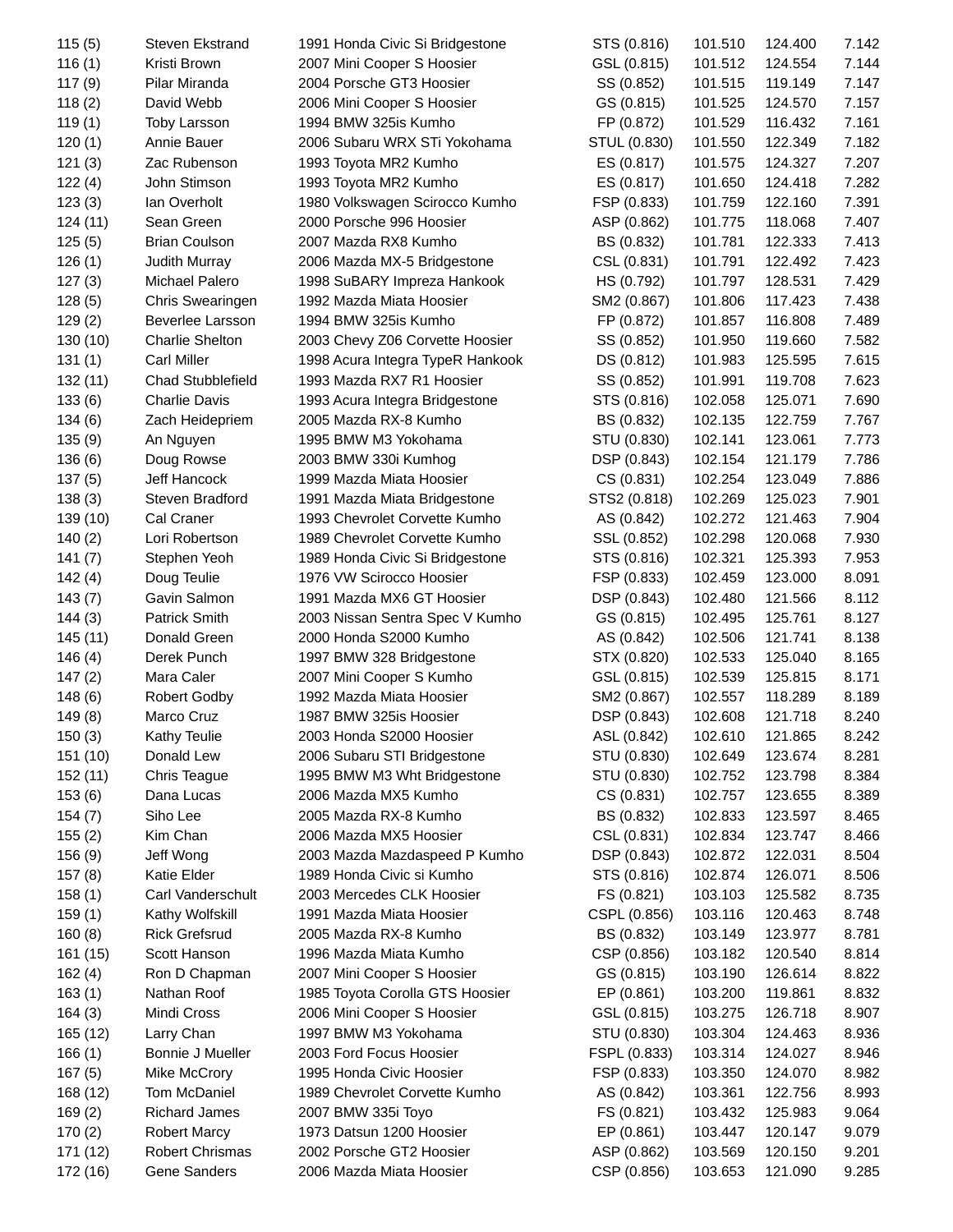| 173 (9)  | Reza Kertadjaja         | 2005 Mazda RX-8 Hankook             | BS (0.832)    | 103.683 | 124.619 | 9.315  |
|----------|-------------------------|-------------------------------------|---------------|---------|---------|--------|
| 174(4)   | Paul Whitehead          | 2007 Honda Civic DX Kumho           | HS (0.792)    | 103.758 | 131.008 | 9.390  |
| 175 (12) | <b>Charles Cox</b>      | 2002 Chevrolet Corvette Z06 Hoosier | SS (0.852)    | 103.759 | 121.783 | 9.391  |
| 176(5)   | <b>Francis Miller</b>   | 2005 Mitsubishi EVO RS Hoosier      | BSP (0.858)   | 103.838 | 121.023 | 9.470  |
| 177 (13) | Ralph Elder             | 1993 Chevrolet Corvette Kumho       | AS (0.842)    | 103.963 | 123.471 | 9.595  |
| 178 (9)  | Marco Vazquez           | 2001 Subaru Impreza RS Bridgestone  | STS (0.816)   | 104.078 | 127.546 | 9.710  |
| 179 (13) | Robert Sullivan         | 2002 Chevrolet Corvette Hoosier     | ASP (0.862)   | 104.210 | 120.893 | 9.842  |
| 180(7)   | Teresa McKee            | 1993 Mazda Rx7 Kumho San Francis    | SM2 (0.867)   | 104.217 | 120.204 | 9.849  |
| 181 (10) | <b>Ed Runnion</b>       | 1993 Acura Integra Bridgestone      | STS (0.816)   | 104.286 | 127.801 | 9.918  |
| 182 (14) | <b>Ben Clement</b>      | 2000 Honda S2000 Kumho              | AS (0.842)    | 104.347 | 123.927 | 9.979  |
| 183 (17) | Ken Lord                | 2006 Mazda Miata/MX5 Kumho          | CSP (0.856)   | 104.416 | 121.981 | 10.048 |
| 184(3)   | Jeff Lonsdale           | 1967 VW Solo Vee Hoosier            | FM (0.895)    | 104.435 | 116.687 | 10.067 |
| 185 (10) | Steve Chou              | 2004 Mazda RX-8 Hankook             | BS (0.832)    | 104.499 | 125.600 | 10.131 |
| 186(7)   | William Fisher          | 2003 Mazda Miata Kumho              | CS (0.831)    | 104.512 | 125.766 | 10.144 |
| 187(6)   | <b>Robert Luebs</b>     | 2003 Ford Focus Hoosier             | FSP (0.833)   | 104.514 | 125.467 | 10.146 |
| 188(4)   | <b>Bill Swift</b>       | 1990 Mazda Miata Falken             | STS2 (0.818)  | 104.632 | 127.912 | 10.264 |
| 189(3)   | Chris Darquea           | 2006 Ford Mustang GT Kumho          | ESP (0.841)   | 104.652 | 124.437 | 10.284 |
| 190 (13) | Aaron Goldsmith         | 2006 Subaru STI Yokohama            | STU (0.830)   | 104.703 | 126.148 | 10.335 |
| 191(1)   | <b>Katy Nicholls</b>    | 1995 Mazda Miata Bridgestone        | STS2L (0.818) | 104.724 | 128.024 | 10.356 |
|          | Keith Lensch            | 2001 Chevrolet Corvette Hoosier     | SS (0.852)    | 104.729 | 122.921 | 10.361 |
| 192 (13) | Coby Christensen        | 2007 Mazda RX8                      |               |         | 125.901 |        |
| 193 (11) |                         |                                     | BS (0.832)    | 104.750 |         | 10.382 |
| 194 (10) | Benny Ng                | 2002 VW GTi Kumho                   | DSP (0.843)   | 104.817 | 124.338 | 10.449 |
| 195(1)   | Ricardo Quinonez        | 2007 Shark Stealth Hoosier          | AM (1.000)    | 104.829 | 104.829 | 10.461 |
| 196(3)   | Dan Hawrylkiw           | 2005 Lotus Elise Goodyear           | FP (0.872)    | 104.851 | 120.242 | 10.483 |
| 197(2)   | Scott Herbert           | 2006 Saturn Ion Redline Hoosier     | DS (0.812)    | 104.876 | 129.158 | 10.508 |
| 198 (14) | Robert Irish            | 1999 BMW M3 Yokohama                | STU (0.830)   | 105.081 | 126.604 | 10.713 |
| 199(5)   | Dennis Healy            | 2003 Nissan Sentra SE-R S Kumho     | GS (0.815)    | 105.083 | 128.936 | 10.715 |
| 200(2)   | Jodi Fordahl            | 2007 Mazda Miata Hoosier            | CSPL (0.856)  | 105.089 | 122.768 | 10.721 |
| 201 (15) | Jon Pomrenke            | 1999 BMW M3 Yokohama                | STU (0.830)   | 105.239 | 126.794 | 10.871 |
| 202(3)   | <b>Terry Lunceford</b>  | 1970 Titan Formula Ford Hoosier     | CM (0.904)    | 105.253 | 116.430 | 10.885 |
| 203 (16) | Peter Bollenbecker      | 2007 Subaru STI Bridgestone         | STU (0.830)   | 105.313 | 126.883 | 10.945 |
| 204 (18) | Bob Beamesderfer        | 1994 Mazda Miata Kumho              | CSP (0.856)   | 105.373 | 123.099 | 11.005 |
| 205 (14) | Eric Cobb               | 2005 Lotus Elise Kumho              | SS (0.852)    | 105.461 | 123.781 | 11.093 |
| 206(1)   | Shawn Kiesel            | 1958 3rotor Sprite Hoosier          | EML (0.887)   | 105.471 | 118.908 | 11.103 |
| 207(3)   | Linda Shelton           | 2003 Chevy Z06 Corvette Hoosier     | SSL (0.852)   | 105.499 | 123.825 | 11.131 |
| 208 (11) | Jonathan Lugod          | 1991 Honda Civic SI Falken          | STS (0.816)   | 105.537 | 129.334 | 11.169 |
| 209(3)   | <b>Gaganpreet Bains</b> | 1973 Datsun 1200 Hoosier            | EP (0.861)    | 105.547 | 122.587 | 11.179 |
| 210(3)   | John Townley            | 1969 Triumph Spitfire Goodyear      | EM (0.887)    | 105.657 | 119.117 | 11.289 |
| 211 (17) | <b>Thomas Shepherd</b>  | 2004 Subaru STI Yokohama            | STU (0.830)   | 105.766 | 127.429 | 11.398 |
| 212(3)   | Dawn Maxwell            | 1994 Mazda Miata Hoosier            | CSPL (0.856)  | 105.778 | 123.573 | 11.410 |
| 213(8)   | Eugene Gomez            | 2001 Audi TT Roadster Hoosier       | SM2 (0.867)   | 105.937 | 122.188 | 11.569 |
| 214(5)   | Kurt Wong               | 1993 Toyota MR2 Kumho               | ES (0.817)    | 106.264 | 130.066 | 11.896 |
| 215 (18) | <b>Timothy Schultz</b>  | 2006 Subaru Impreza WRX Bridgestone | STU (0.830)   | 106.425 | 128.223 | 12.057 |
| 216 (11) | Jonathan Ng             | 2002 Volkswagen GTi Kumho           | DSP (0.843)   | 106.521 | 126.359 | 12.153 |
| 217(4)   | <b>Michael Burgess</b>  | 2004 Mitsubishi Evo 8               | FP (0.872)    | 106.580 | 122.225 | 12.212 |
| 218 (12) | <b>Manfred Reysser</b>  | 2001 Toyota Celica GT Falken        | STS (0.816)   | 106.628 | 130.671 | 12.260 |
| 219(3)   | Rachel Kerswill         | 2005 Mazda RX8 Kumho                | BSL (0.832)   | 106.662 | 128.200 | 12.294 |
| 220(5)   | Sean McHugh             | 1989 Honda Civic Si Kumho           | HS (0.792)    | 106.821 | 134.875 | 12.453 |
| 221(3)   | Joey Cordero            | 2006 mitsubishi Lancer Evo Hankook  | SM (0.860)    | 106.891 | 124.292 | 12.523 |
| 222(1)   | <b>Stacey Miller</b>    | 1991 Honda Civic Si Bridgestone     | STSL (0.816)  | 107.018 | 131.150 | 12.650 |
| 223(4)   | Carol Flaherty          | 2006 Subaru WRX STI Kumho           | ASL (0.842)   | 107.027 | 127.111 | 12.659 |
| 224 (9)  | Leonel Delosreyes       | 2001 Audi TT Roadster               | SM2 (0.867)   | 107.128 | 123.562 | 12.760 |
| 225(8)   | <b>Matt Martis</b>      | 2004 Mazda Miata N/A                | CS (0.831)    | 107.201 | 129.002 | 12.833 |
| 226(1)   | Ross Mccormick          | 2002 Emmick Venom                   | FJB (0.828)   | 107.250 | 129.529 | 12.882 |
| 227(6)   | James Ochoa             | 2006 Mini Cooper S Hoosier          | GS (0.815)    | 107.335 | 131.699 | 12.967 |
| 228(7)   | Anthony DeVincenzo      | 2007 Mini Cooper S Hoosier          | GS (0.815)    | 107.491 | 131.891 | 13.123 |
| 229 (15) | Ron Tsumura             | 2002 Honda S2000 Kumho              | AS (0.842)    | 107.709 | 127.921 | 13.341 |
|          | Shauna Rios             | 2003 Subaru Impreza WRX Yokohama    |               | 107.774 | 125.319 | 13.406 |
| 230(1)   |                         |                                     | SML (0.860)   |         |         |        |